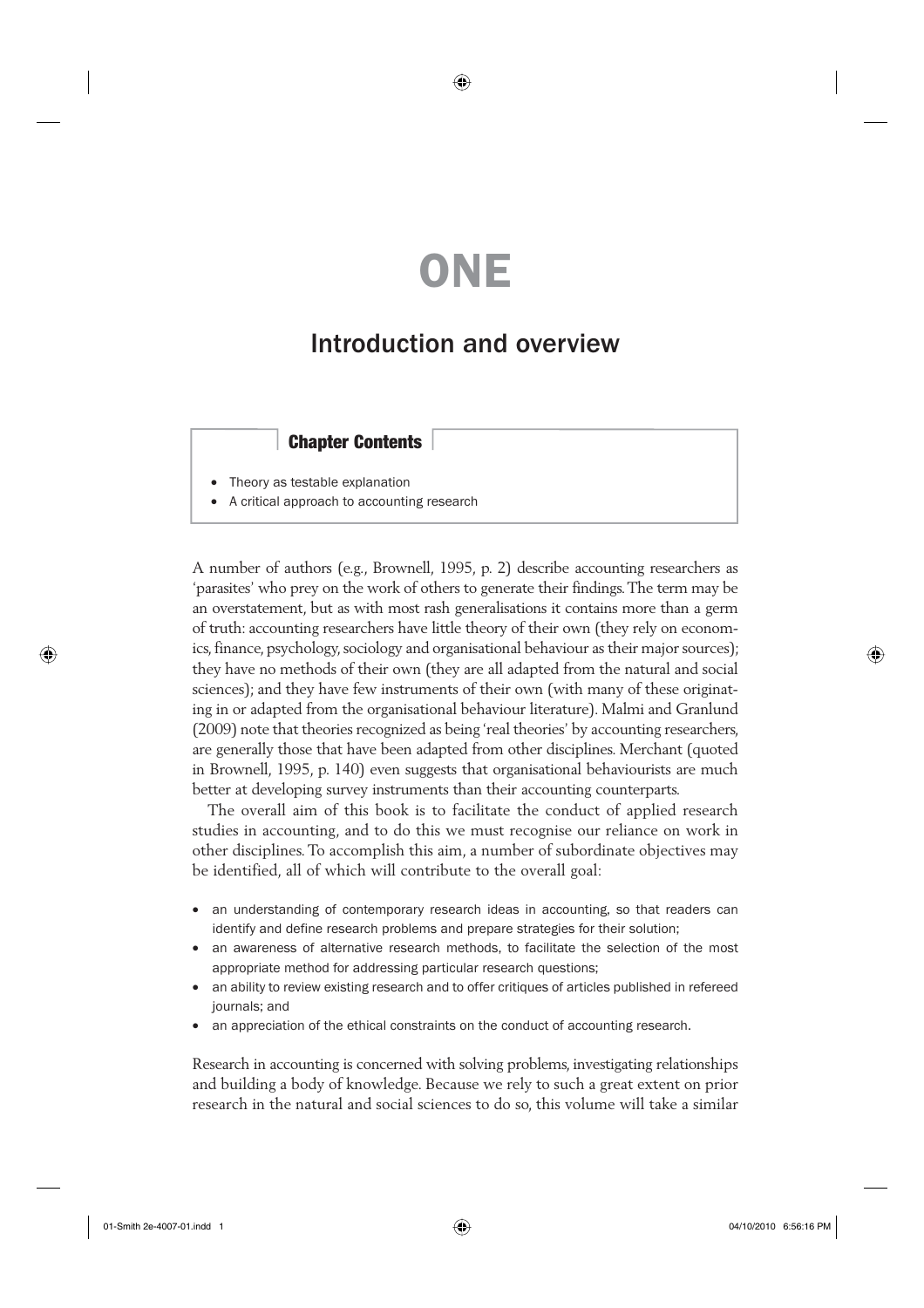approach in leaning on work in other disciplines where it helps to inform accounting research.

◈

Bennett (1991) identifies four basic levels of research:

- Description concerned with the collection and reporting of data related to what is, or was, the case. This would include means and standard deviations of individual variables, and correlations between pairs of variables.
- Classification still descriptive, but easing the reporting process, and highlighting similarities and clustering through grouping and classifying (e.g., through the familiar crosstabulation facility in most basic statistical packages).
- Explanation an attempt to make sense of observations by explaining the relationships observed and attributing causality based on some appropriate theory.
- Prediction going beyond the understanding and explaining of the prior stage, to model observations in a way that allows testable predictions to be made of unknown events.

We return to this structure in Chapter 5 when discussing alternative quantitative methods, but an early distinction between 'explanation' and 'prediction' is appropriate here, because, as in the natural sciences, we are able to make excellent predictions of accounting behaviour without the backing of a sound underpinning theory. Bankruptcy prediction modelling provides an excellent example. A number of researchers (e.g., Altman, 1968; Taffler, 1983; Agarwal and Taffler, 2007) have developed models that have proved very successful in identifying 'distressed' companies – those companies that will fail in the short term. These models are statistically excellent but the theory underpinning their content, in terms of the ratios to be used and the variables they represent, is extremely weak; the essential problem is that such theories as we have (e.g., Wilcox, 1971; Blum, 1974; Myers, 1977; Scott, 1981) do not generate very good predictive models!

Good research generates the sound evidence needed to overturn or revise existing theories. These assertions will, in turn, yield to revised theories based on better evidence, so that healthy competition between rival ideas will lead to better explanations and more reliable predictions. Two major processes of reasoning, 'deductive' (theory to observation) and 'inductive' (observation to theory), are important for theory construction and observation testing. Inductive reasoning starts with specific observations (data) from which theories can be generated; a generalisable pattern may emerge from further observations and repeated testing for compliance. The natural sciences, for example astronomy, provide numerous examples of inductive reasoning, thus Hawking (1998) provides a number of fascinating examples of theories revised, or still in question, with implications for the progress of accounting research. However, he notes that generalisations made on the basis of induction can never be regarded as 'certain', since just one contrary instance can cause them to be overturned:

BIG BANG VERSUS STEADY STATE. From the late 1940s to the mid 1960s, two competing theories were prominent in offering alternative explanations of the origins of the universe. The 'Big Bang' theory recognised a singular event as causing an ever-expanding universe

⊕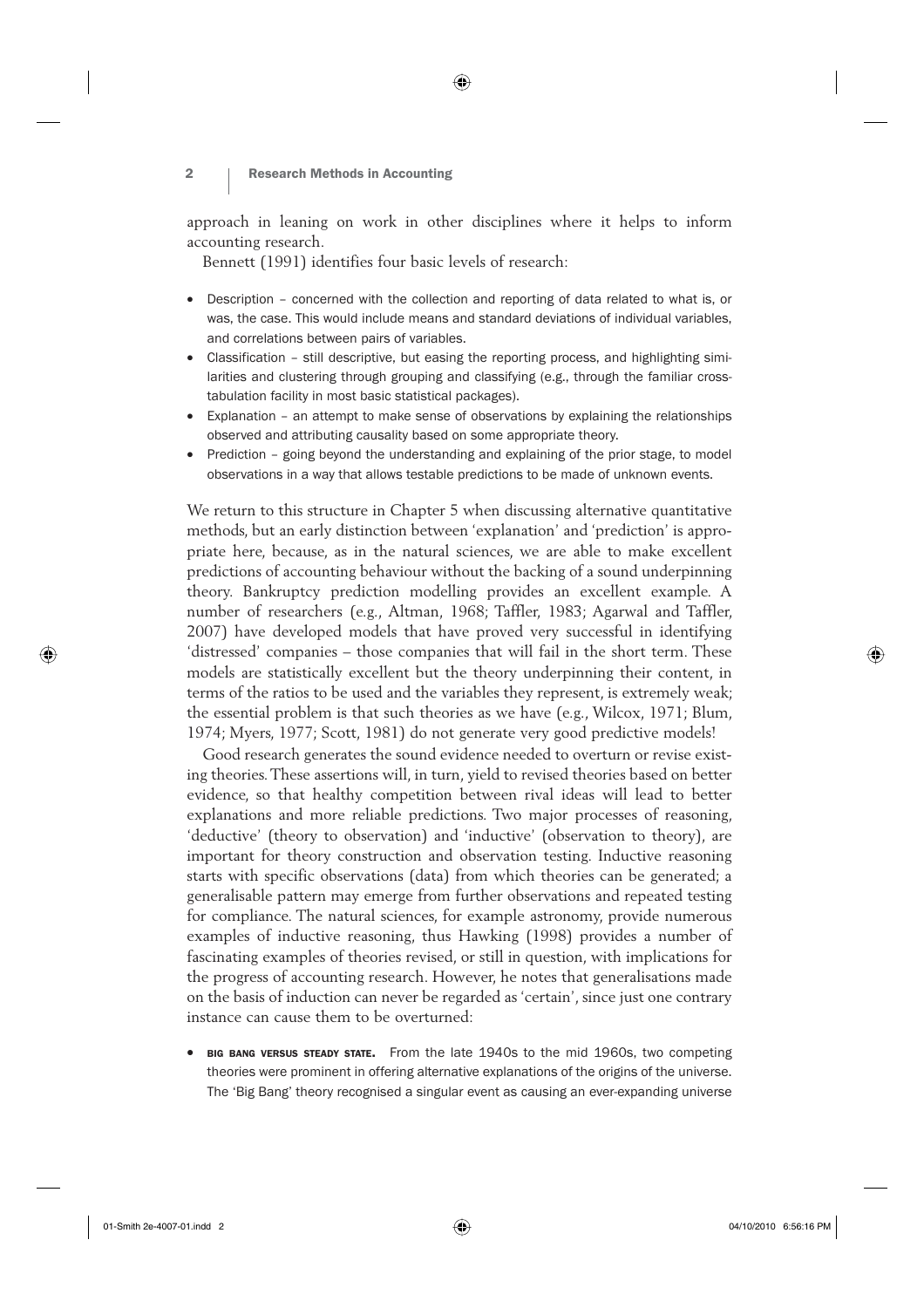in which matter (notably galaxies) becomes continuously more widely dispersed. The 'Steady State' theory, attributed to Bondi, Gold and Hoyle, on the other hand, suggested that matter was continuously being created to fill the gaps between existing galaxies. They argued that the universe had no beginning, and had been forever expanding, with new matter being created out of apparently empty space. The Steady State theory importantly provided testable hypotheses in suggesting that the universe should look the same at all times and from wherever it was viewed. But surveys of radio waves in the early 1960s showed that sources were more numerous in the past, and that there were many more weak (distant) sources than strong (close) ones. Further, microwave radiation studies in 1965 demonstrated that the universe did not have a common density – it had been much denser in the past. These observations provided disconfirmations of the Steady State theory, causing its abandonment.

◈

- NEWTON's LAWS OF PHYSICS. New theory emerges when a new observation arises which does not correspond with existing theory. Once the technology permitted accurate observations of the planet Mercury to be made, it was clear that there were small differences between its observed motion and that expected under Newton's Theory of Gravity. Einstein's general theory of relativity matched the observed motions of the planet in a manner that Newton's theory did not, providing confirmation for the new theory.
- THE WAVE THEORY OF LIGHT. We can attempt to explain the behaviour of light in terms of its being composed of either 'waves' or 'particles'. Each view produces a plausible explanation of behaviour – both of which are needed to affirm existing properties – but they are incompatible explanations which cannot exist simultaneously. New theories are required (possibly those associated with parallel universes) for a complete understanding of the incompatibility.

Deductive reasoning, on the other hand, starts with the theory and proceeds to generate specific predictions which follow from its application. The predictions can be verified, or otherwise, from subsequent observation. For example, in his seminal paper, Healy (1985) used agency theory to develop a bonus hypothesis which could be substantially verified through observations of how managers manipulated their accounting earnings to optimise their short-term bonus performance.

However, such a strict division of reasoning processes is not always helpful because interdependencies almost always exist: induction will usually imply some knowledge of theory in order to select the data to be observed (a common criticism of grounded theory advanced in Chapter 9); deduction will be dependent on the selection of the initial hypotheses for testing.

Even without such problems, the scientific position of 'objective measurement' has come under repeated attack, in both natural and social sciences, because the act of observation is itself 'theory-laden' and influenced by the motives and preferences of the observer. For example, Hopwood (1987), in management accounting, and Hines (1988), in financial accounting, argue that accounting helps to create the 'facts' that it is supposedly reporting. More radical approaches (e.g., Tinker and Niemark, 1987) suggest that accounting distorts practice in a systematic manner. Such concerns have aided the development of new approaches: an interpretive perspective and a critical perspective.

⊕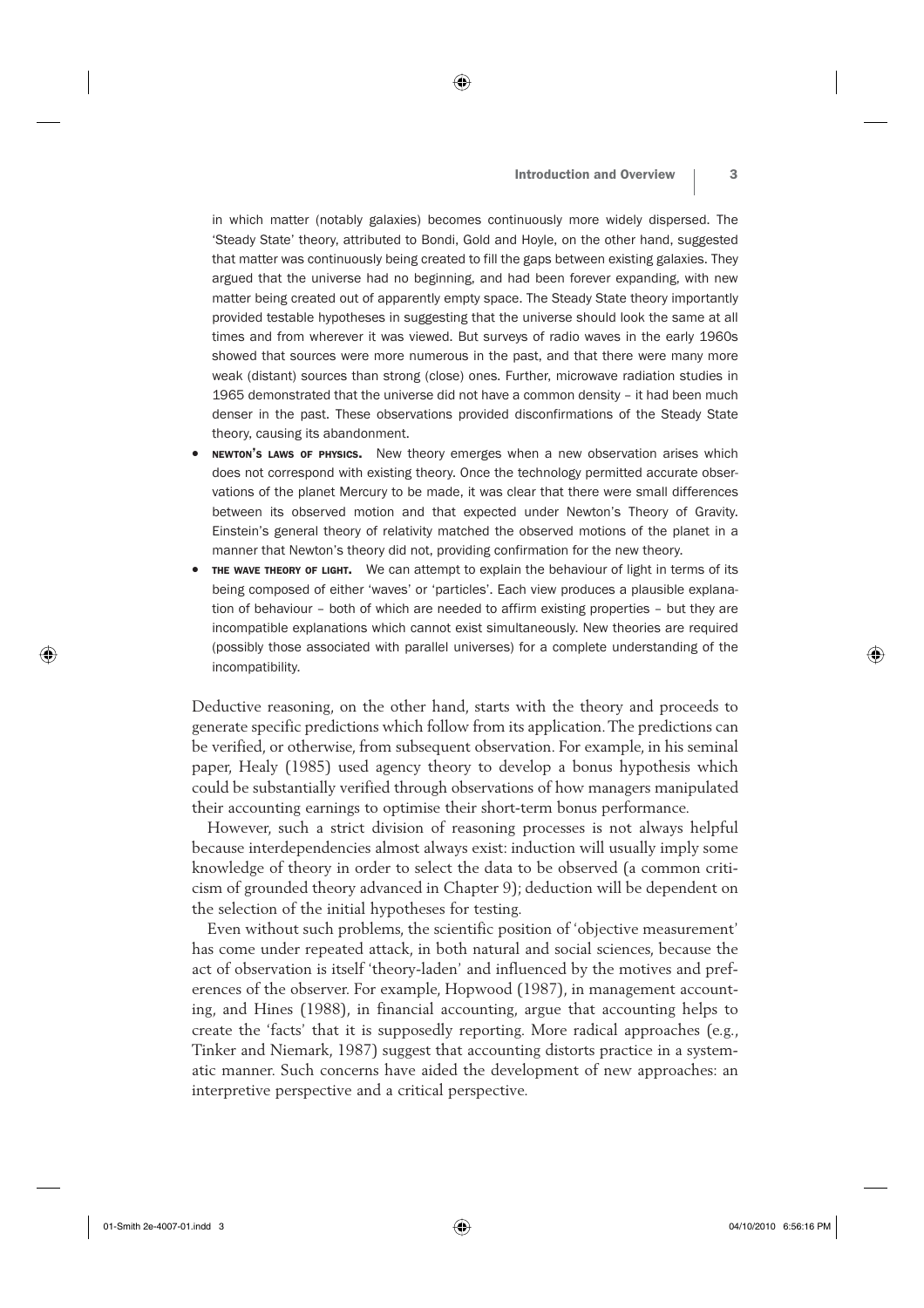AN INTERPRETIVE PERSPECTIVE - From an interpretive perspective, human actions are the result of external influences. These actions have both intentions and reflections, and take place within a structure of rules which binds the participants. The task of the researcher goes beyond measurement to developing an understanding of the situation. To do this effectively, active participation, rather than detached observation, may be required. Since the 'action' may be interpreted ambiguously when taken out of context, this perspective places the fundamental emphasis on the understanding of the process. In an accounting context, Arrington and Francis (1989) provide an example, while Willmott (2008) gives an excellent review of alternative approaches.

◈

 $A$  CRITICAL PERSPECTIVE – The critical approach expands on the scope of the interpretive approach by focusing on the ownership of knowledge and the associated social, economic and political implications. An empirical approach is criticised on the grounds that the research process is value-laden, and that the acquisition of knowledge provides the opportunity to oppress those being researched. In an accounting context, Tinker (1980) provides an example of this approach.

Table 1.1 summarises the differences in research assumptions, process and outcomes associated with each of these three major approaches.

Kuhn (1970) suggests that researchers are concerned with problem-solving within a single framework of widely accepted beliefs, values, assumptions and techniques. This shared framework, or view of the world, he termed a paradigm, so that a 'paradigm shift' corresponds with some revolution where the existing framework and theories can no longer cope with the volume of disconfirming evidence. Kuhn neatly illustrates such a shift by reference to a simple psychology experiment:

Subjects viewed cards from a deck. The deck included some unusual cards, including black hearts and red spades, but the subjects were not informed in advance about their presence. Initially the subjects saw only 'hearts' and 'spades', because they believed that only 'red hearts' and 'black spades' existed; only with repeated viewing did they grasp that these cards were not typical of a normal deck. Then they could recognise the cards that existed rather than the ones they were expecting.

In accounting research, the parallels might be the paradigm shifts associated with the ideas introduced by Ball and Brown (1968) and the difficulty they had in getting a paper published which questioned the existing paradigm by showing a link between stock prices and accounting earnings, through the abnormal performance index. A similar, though perhaps less radical, movement is associated with Watts and Zimmerman (1978) and their popularisation of agency theory in an accounting environment.

What is inescapable is that we are dealing with people, and in the research community that means individuals with their own agenda and with reputations to build and protect. The natural sciences are littered with character assassinations of individuals and their work, by others who have been less than willing to accept the impact of new findings on their own fiefdoms.

⊕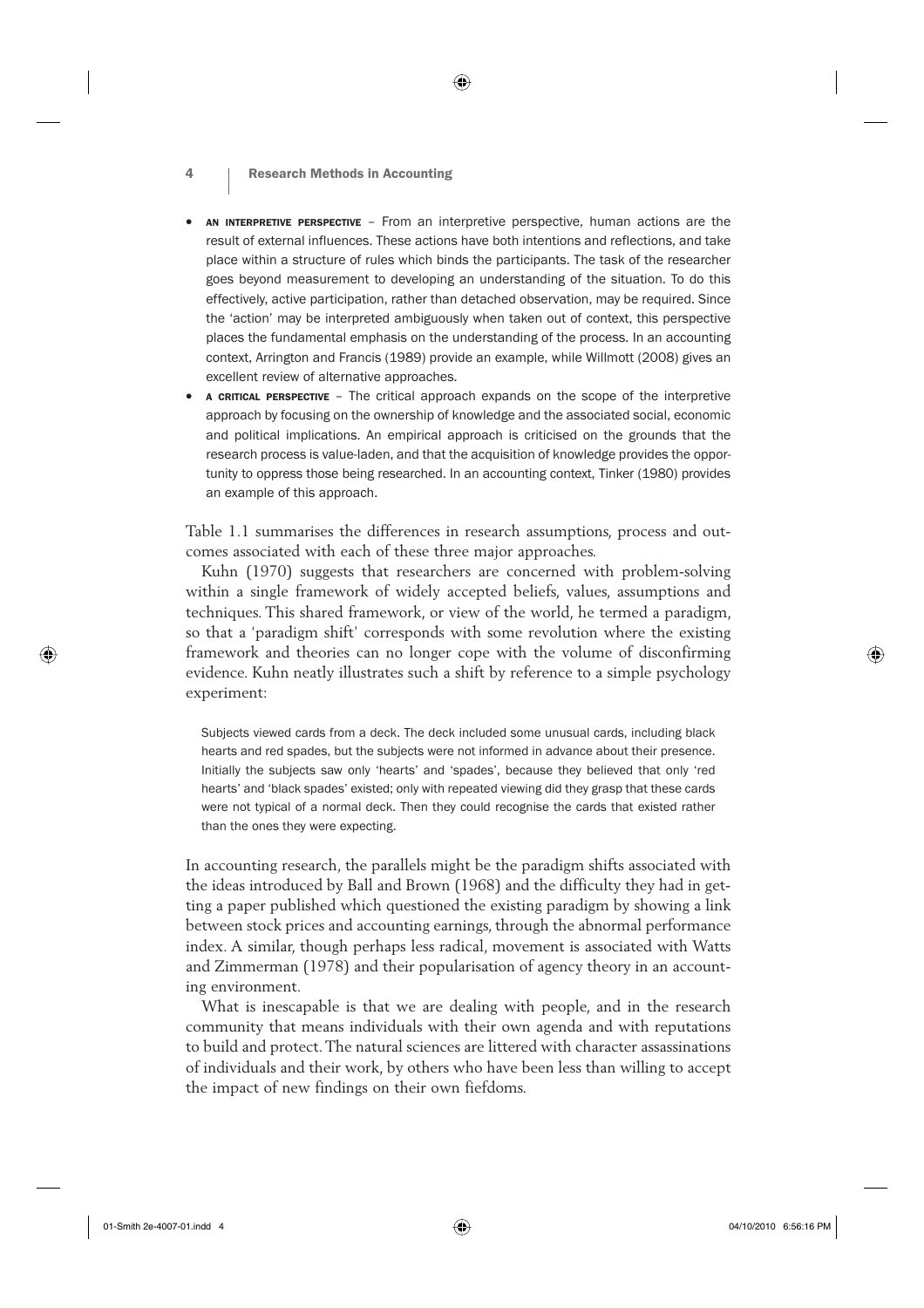Table 1.1 Three alternative approaches (adapted from Connole, 1993, p. 37)

 $\bigoplus$ 

| Positivist                                                                                                                                                                                                                                                                                                                               | Interpretive                                                                                                                                                                                                                                               | Critical                                                                                                                                                                                                                                                    |
|------------------------------------------------------------------------------------------------------------------------------------------------------------------------------------------------------------------------------------------------------------------------------------------------------------------------------------------|------------------------------------------------------------------------------------------------------------------------------------------------------------------------------------------------------------------------------------------------------------|-------------------------------------------------------------------------------------------------------------------------------------------------------------------------------------------------------------------------------------------------------------|
| What is the approach<br>1.<br>modelled on?<br>Classical investigation founded in the<br>physical sciences.                                                                                                                                                                                                                               | Historical, literary and existential<br>studies in which the subjective<br>understandings of subjects are<br>significant.                                                                                                                                  | Marxist and interpretive<br>studies which focus on the<br>insights and judgements of<br>the subjects.                                                                                                                                                       |
| 2.<br>What does it assume about<br>reality?<br>Reality is unitary and it can only be<br>understood by empirical and analytic<br>methods, i.e., the scientific approach.                                                                                                                                                                  | There are multiple realities which<br>require multiple methods for<br>understanding them.                                                                                                                                                                  | There are multiple<br>realities which are made<br>problematic through<br>distorted communication.                                                                                                                                                           |
| What is the foundation of data?<br>З.<br>Disciplined rules for observation.                                                                                                                                                                                                                                                              | Meanings are the basis of data:<br>meaning precedes logic and fact.                                                                                                                                                                                        | Meanings are found in<br>language and social<br>behaviour and they precede<br>logic and fact.                                                                                                                                                               |
| 4. How is observation done?<br>Through clear and unambiguous rules<br>which are not modified by the setting<br>and are totally independent of it.                                                                                                                                                                                        | Through the social, linguistic and<br>cognitive skills of the researcher.                                                                                                                                                                                  | Interpretive methods, plus<br>critical self-reflection<br>concerning the grounds of<br>observation.                                                                                                                                                         |
| 5. What is generated?<br>Evidence and generalisable laws<br>which are not affected by contexts<br>and have nothing to do with the way<br>in which they were discovered in the<br>first place. Objectivity depends upon<br>the removal of error and bias which<br>is related specifically to the logic of<br>observation and measurement. | Knowledge which is dependent<br>on the process of discovery. The<br>integrity of the findings depends<br>upon the quality of the social,<br>linguistic and cognitive skills of<br>the researcher in the production<br>of data analyses and<br>conclusions. | Knowledge which falls<br>within the interpretive<br>framework, but which also<br>serves the purposes of<br>assisting personal liberation<br>and understanding, and<br>emancipation from forces<br>constraining the rational<br>independence of individuals. |
| What interests are inherent?<br>6.<br>Prediction and control, technically<br>exploitable knowledge, and<br>explanation.                                                                                                                                                                                                                  | Understanding at the level of<br>ordinary language and action.<br>Discovering the meanings and<br>beliefs underlying the actions<br>of others.                                                                                                             | Interpretive interests and<br>those which underlie other<br>forms of inquiry. Radically<br>improving human existence.<br>Practical and public<br>involvement in knowledge<br>formation and use.                                                             |
| What values are inherent?<br>7.<br>Science and scientific knowledge<br>are inherently value-neutral.                                                                                                                                                                                                                                     | Science and scientific knowledge<br>have both to be interpreted in<br>terms of values they represent.                                                                                                                                                      | Science and knowledge are<br>never value-neutral: they<br>always represent certain<br>interests.                                                                                                                                                            |

 $\bigoplus$ 

 $\bigoplus$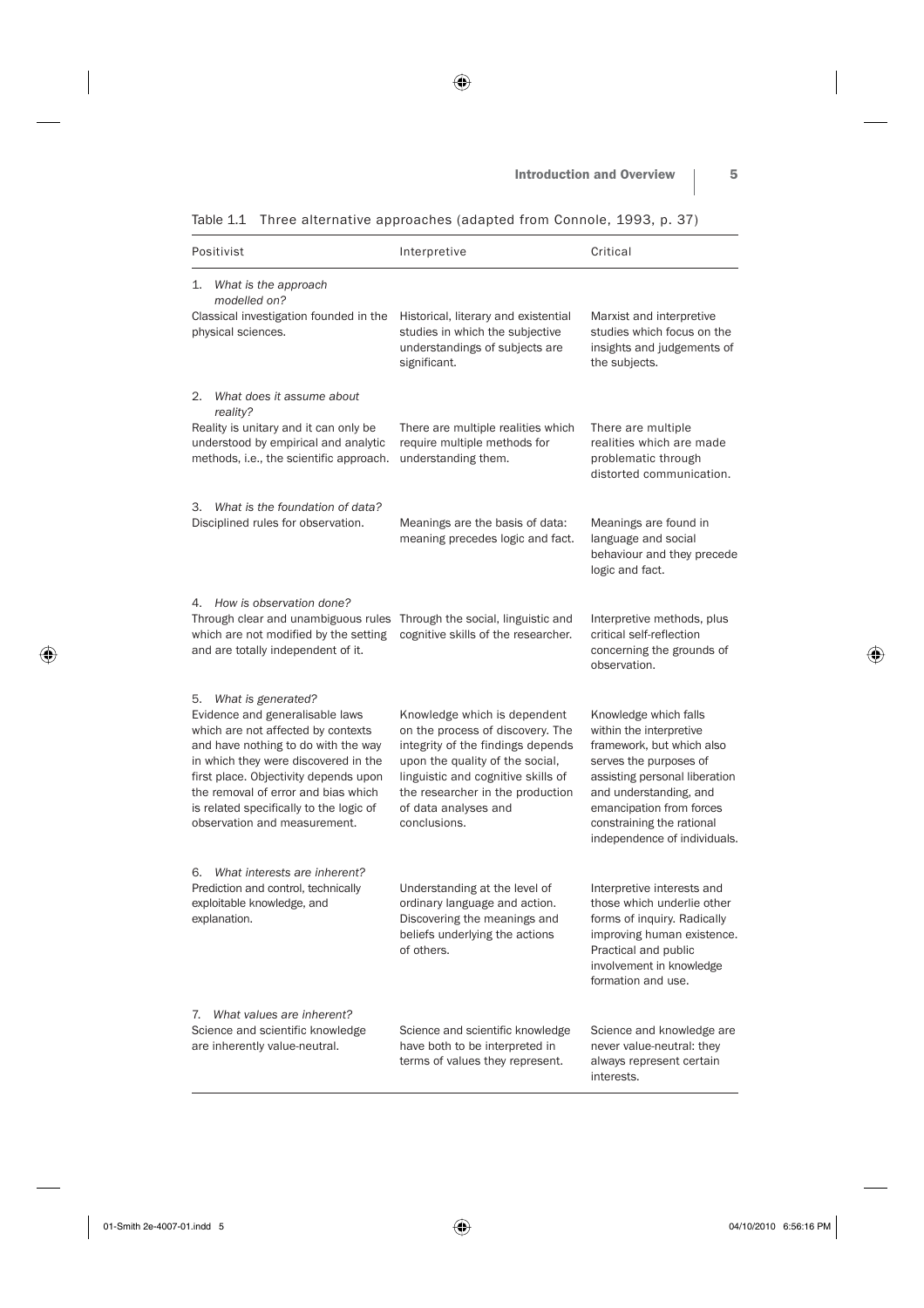Sir Humphrey Appleby, in Lynn and Jay (1987), outlines the four stages of the process necessary to discredit an unwelcome report. The parallels between the fictitious Department of Public Administration and academia are uncomfortable, where unwelcome findings might arise from academic competitors:

◈

- 1 REFUSE TO ACCEPT THE FINDINGS on the basis that they could be misinterpreted, and that a wider and more detailed study is required.
- 2 **DISCREDIT THE EVIDENCE** on the basis that it is inconclusive and the figures are open to other interpretations, or that the findings are contradictory and leave important questions unanswered.
- 3 UNDERMINE THE RECOMMENDATIONS because they say nothing new, and provide insufficient information on which to draw valid conclusions.
- 4 DISCREDIT THE RESEARCHER by questioning his or her integrity, competence and methods employed.

We thus have doubts about the researchers, their research questions, their research methods, the means of data collection and analysis, and the validity of the interpretation and recommendations – all issues to which we will return.

Faced with a set of diverse observations, we can establish a set of tentative explanations which help to make sense of the diversity. Such explanations constitute theory. In any set of circumstances, there will usually be multiple theories available to explain the observations. The systematic collection of further data allows for the testing of the alternative theories so that we can establish which of the exiting theories best explains the facts. A layman's perspective of 'theory' is cynically expressed in Michael Crichton's, *The Lost World*, as: 'A theory is nothing more than a substitute for experience put forward by someone who does not know what they are talking about' (1995, p. 67).

The data collection itself allows only a descriptive approach (e.g., means, standard deviations, ranges, correlations); we cannot attempt to attribute causation in any meaningful way without recourse to an explanatory theory. We are always looking for another theory which may fit better, so that, as Popper (1959, p. 104) suggests, a 'genuine test of a theory is an attempt to falsify it or refute it'. We look for disconfirmations rather than confirmations.

In the short term, this may not be successful. In accounting, we witness the frequent and numerous 'anomalies' to which the Efficient Markets Hypothesis (EMH) is subject, but we have no other widely accepted theory of the manner in which stock prices react to the availability of relevant information.

Popper's suggestions are very attractive in providing a powerful empirical methodology for subjecting theories to attempts to refute them. However, this

⊕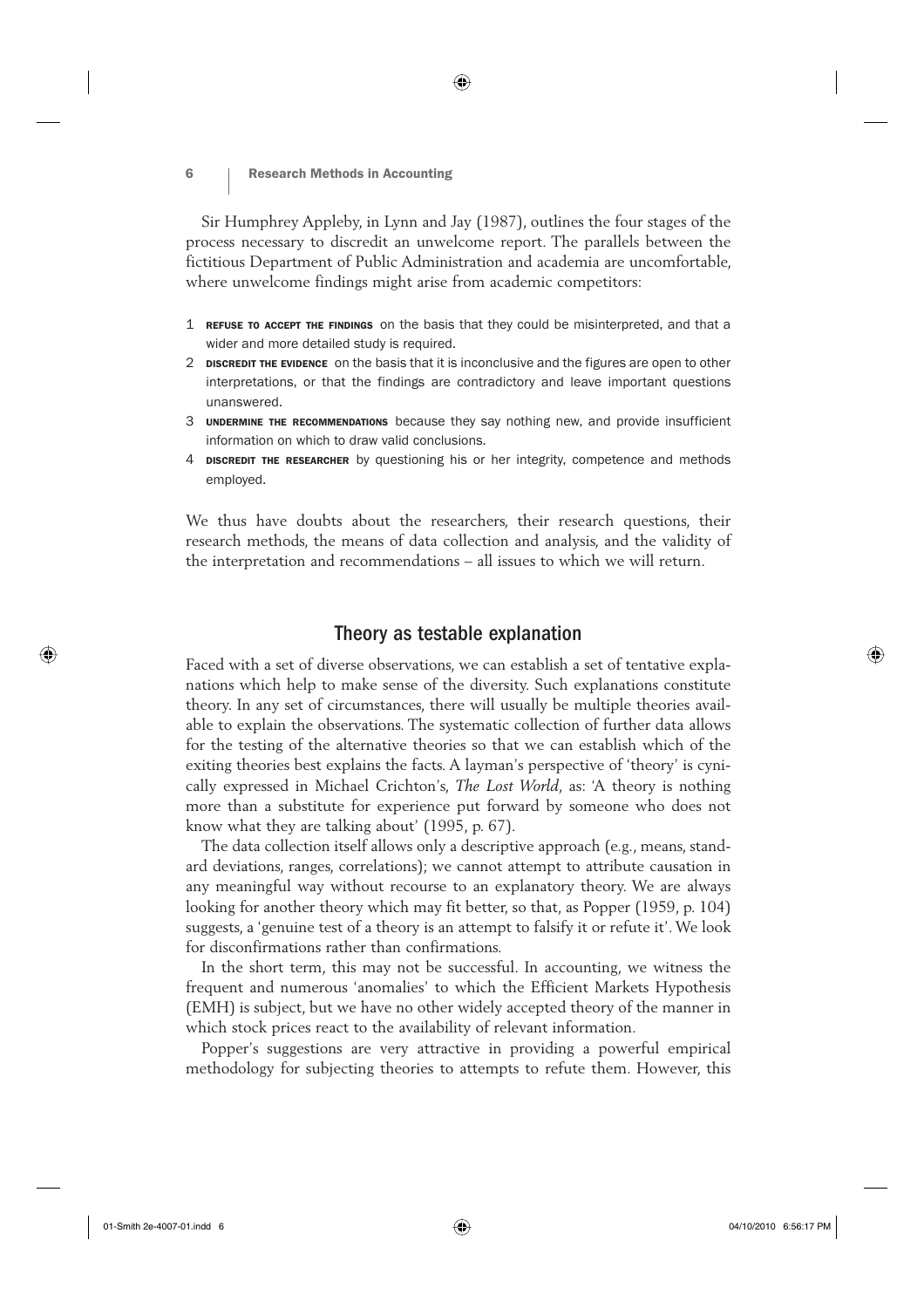position is not always ideal because the process of 'observation' in itself may be fallible. Thus, Hawking (1998) reports Heisenberg's Uncertainty Principle:

◈

If we are to predict the future position and speed of any particle, then we require accurate measurement of both its present position and current speed. Heisenberg did this in 1926 by shining light on a particle, and observing the resultant scattering of light in order to reveal its position. However, to determine the position of the particle accurately an amount of light needed to be used which changed the speed of the particle in an unpredictable way: the more accurately he tried to measure position, the less accurate was the measurement of speed!

The Uncertainty Principle has wide implications for research conducted in any environment, where it is impossible to measure the size and speed of a particle without altering all other characteristics in the process of measurement. We have a parallel situation in accounting research where the actions of the participants in ethnographic, experimental, survey or fieldwork impacts on the outcomes of the measurement process.

Three fundamental criteria exist to judge whether theory fits observation:

- 1 CO-VARIATION even where no causality exists, we would expect the two variables to move together so that a high degree of correlation exists between the two variables. Where there is no co-variation it will be difficult to establish a causal link.
- 2 CAUSE PRIOR TO EFFECT if a causal link is to be established, then the 'causal event' should occur before the 'effect event'. The sequence of events can therefore help to establish an explanatory direction.
- 3 ABSENCE OF PLAUSIBLE RIVAL HYPOTHESES the third rule seeks to eliminate alternative explanations of the events as being implausible. This may only be possible in the present, because future researchers may develop competing explanations of the events from a re-analysis of the data.

Consider, for example, the voluntary disclosure of information in corporate reports and analyst following (i.e., the number of analysts examining the performance and reporting on the disclosures of large companies). There is a relationship between these two variables – they co-vary: the volume of voluntary disclosures and the number of analysts reporting move together. But which is causing which? Rival hypotheses suggest that:

- a companies are supplying more information voluntarily to the market to signal their intentions and reputation, attracting the attention of more investment analysis;
- b investment analysts are focusing their attention on particular companies and demanding more information and more detailed disclosures.

The existing empirical evidence is less than convincing: Lang and Lundholm (1996) find (a); but Walker and Tsalta (2001) provide only weak evidence for (a), but stronger evidence to support (b). Clearly, more empirical work is required to clarify the nature and direction of causation.

⊕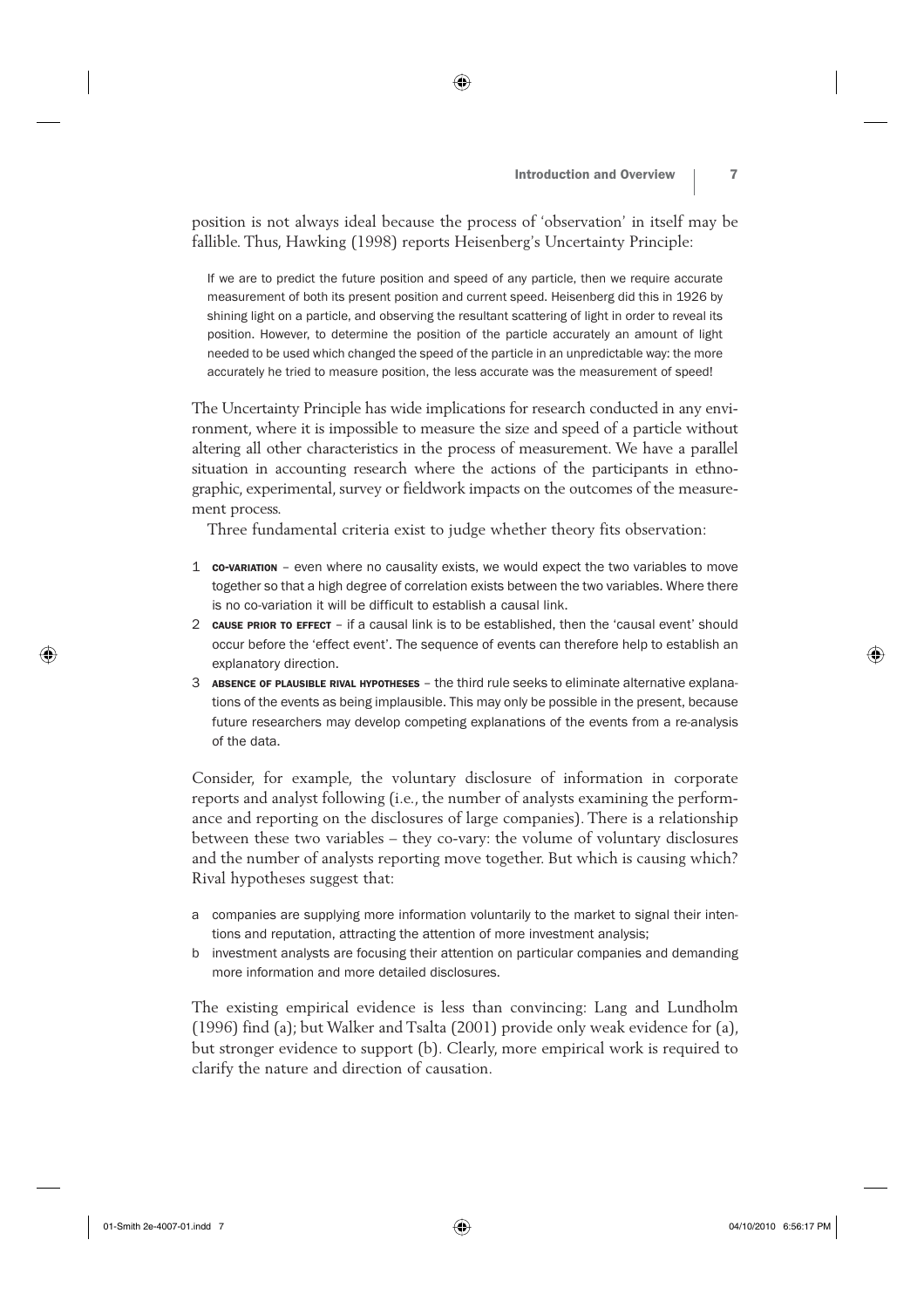◈

Researchers must demonstrate a healthy scepticism towards both their own findings and those of other researchers. They must adopt a critical posture, questioning everything that they read until sufficient evidence has been provided for them to be satisfied with the quality of the outcomes. The development of critical appraisal skills is a fundamental requirement in researchers, so that they can distinguish between good and bad research, and clearly identify flaws of argument, methodology and analysis.

Honest and transparent reporting of research practice is an ethical duty of those participating. Researchers should report everything that they did, why they did it, and how they did it. If they have doubts about any stage of the procedure, then these should be stated, along with their likely implications and what, if anything, has been done to overcome these doubts. Where researchers have been 'economical with the truth', this is usually apparent in their papers and is often an indicator of bad research.

Students frequently struggle initially when they are asked to critique published articles. They are often in awe of the reputation of the authors, or doubt whether they are able to offer sensible criticism of papers which, after all, have already undergone editorial scrutiny and double-blind review. Despite the above, some flawed papers do get published, and these are not always in lower-tier journals (see Hartmann and Moers, 1999, for their critique of 28 papers on contingency analysis in three top accounting journals – *Accounting Organizations and Society* (AOS), *The Accounting Review* (AR) and *Journal of Accounting Research* (JAR) – in which they identify problems in the design and analysis of 27 of the studies!). Similarly, Dowd (2004, p. 510) notes the publication, in the respected tier of economics literature, of papers with nonsensical assumptions. With appropriate guidelines as to the right questions to ask, students can quickly develop some confidence in their ability to spot flaws and omissions. For example, Abernethy et al. (1999) provide a stimulating critique of the three subsequent papers in the same, outstanding, edition of the journal *Accounting & Finance*.

We would usually want to address the following:

- 1 WHY IS THIS ARTICLE INTERESTING/IMPORTANT? The paper must offer some new insights which constitute a contribution to knowledge. These insights should be non-trivial, so that they can be embraced either in further theory development or in recommendations for improvement.
- 2 ARE THE OUTCOMES IMPORTANT? Effectively, does the paper pass the 'so what' test? Will anyone be interested in the outcomes of this research, or will it have any implications for future practice? Would the scope of the research be well-regarded by competitive grant authorities? This has important implications for those papers which produce 'negative' findings, that is, they test reasonable hypotheses based on the research literature, but their datasets fail to support any of the expectations. These findings still make a contribution in that they demonstrate that findings from elsewhere (often other disciplines) do not hold in accounting, but their negativity may restrict their publication opportunities.

⊕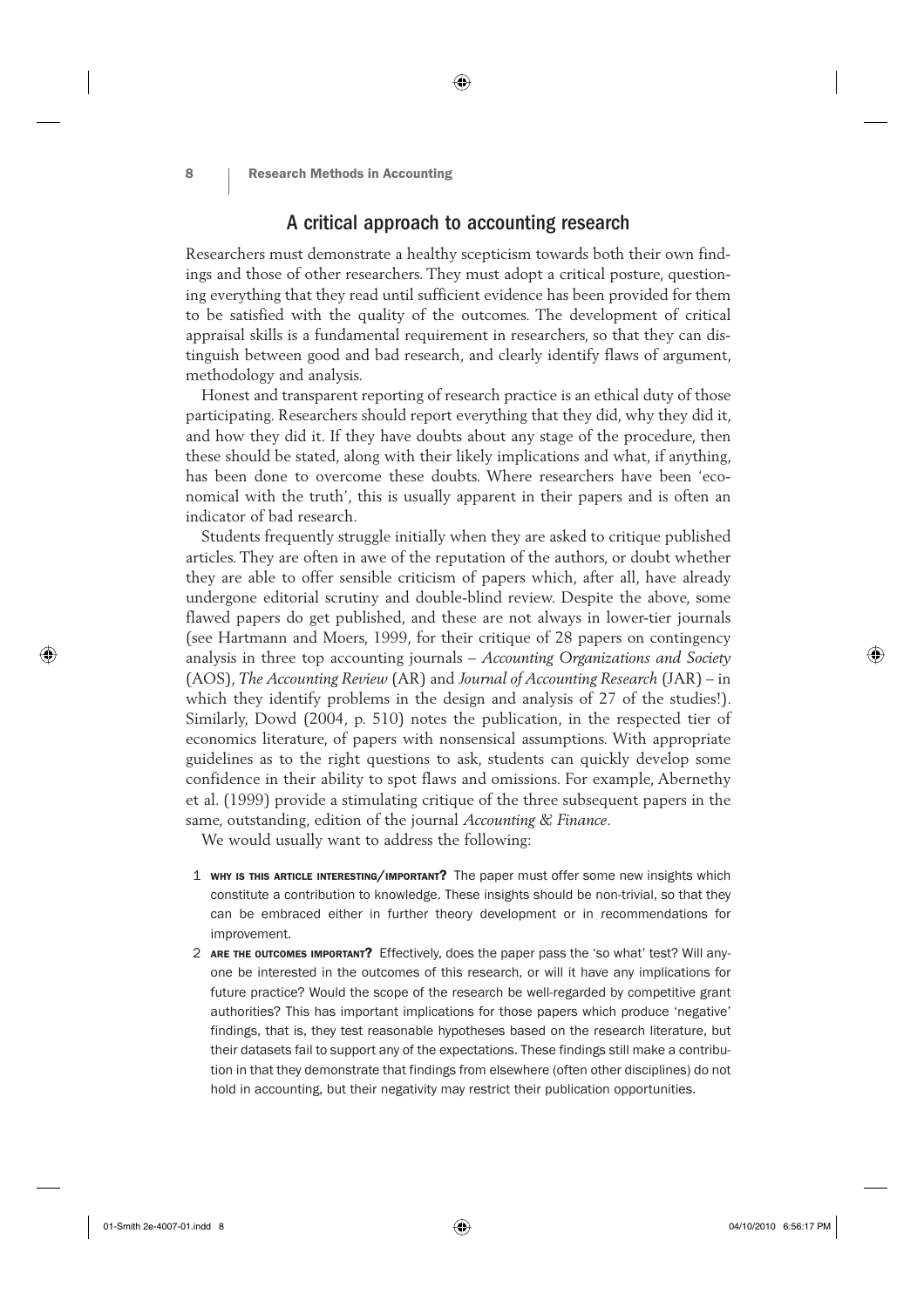3 WHAT MOTIVATES THE AUTHORS TO WRITE THIS ARTICLE NOW? The paper may be clearly addressing issues of contemporary concern; on the other hand, it may be addressing more historical issues and/or be using 'old' data. If we have the latter, we may be dealing with an old paper recently recycled, or a paper which has been through multiple iterations at several different journals before being deemed 'publishable'.

◈

- 4 WHAT IS THE RESEARCH PROBLEM/QUESTION? We are looking for a clear statement of the problem very early on in the paper, so that its objectives are readily apparent. If we reach page 11, say, of the paper without a clear idea of its direction, or any sort of research model, then perhaps the authors need to readdress the fundamental purpose of the research.
- 5 WHAT THEORY OR THEORETICAL FRAMEWORK UNDERPINS THE RESEARCH? Without some theoretical foundations, we have a problem-solving exercise or a consultancy project, neither of which should be gracing the pages of a refereed journal. There must be some theoretical justification for the question being addressed and the research approach adopted. Theory will often not come first in the research process – it will frequently be preceded by an interesting idea or a perplexing observation. But we require some theoretical explanation for the relationships under investigation before we have the basics of a refereed journal article. Observed deficiencies in this area usually fall into one of four categories:
	- the underlying theory is either non-existent or extremely thin;
	- the theoretical context is there but appears to have been tacked on as an afterthought usually at the beginning of the paper and often written by a co-author. Examination of writing styles suggests that we frequently do not have a seamless divide between 'theory' and 'conduct of research';
	- the theoretical arguments are unconvincing, so that there are competing theories that may reasonably have been adopted in the paper but have been overlooked;
	- a sound theoretical framework but findings which are totally at odds with theory. Apparently, a competing theory may be more appropriate, although this is unknown to the authors at the time.
- 6 WHAT ARE THE KEY MOTIVATING LITERATURES ON WHICH THE STUDY DEPENDS? There will normally be a small number of seminal pieces of literature which are driving the research. If any of these are themselves unreliable, it may cast doubt on the state of the foundations on which the paper is based. If one of the papers is an unpublished conference or working paper from several years before, then alarm bells ring to question why that piece has not itself been published in the refereed literature. If key seminal pieces of literature have been overlooked, then again, the integrity of the findings is reduced.
- 7 WHICH RESEARCH METHOD HAS BEEN CHOSEN? There should be a justification for the chosen method, and a clear preference over alternatives. The method should be consistent with both theory and literature and, ideally, prior empirical studies in the field will have adopted similar methods. Most importantly, we want to see a research method that has evolved rather than one that has been selected first, even before the research question has been fully developed. The use of survey methods should always be questioned in this way since, frequently, they seem to have been selected without explanation of the elimination of alternatives. Ideally, we should be able to trace through the emergence of abstract concepts, from theory, through their operationalisation and measurement, so that any hypotheses are entirely consistent with both theory and literature.

⊕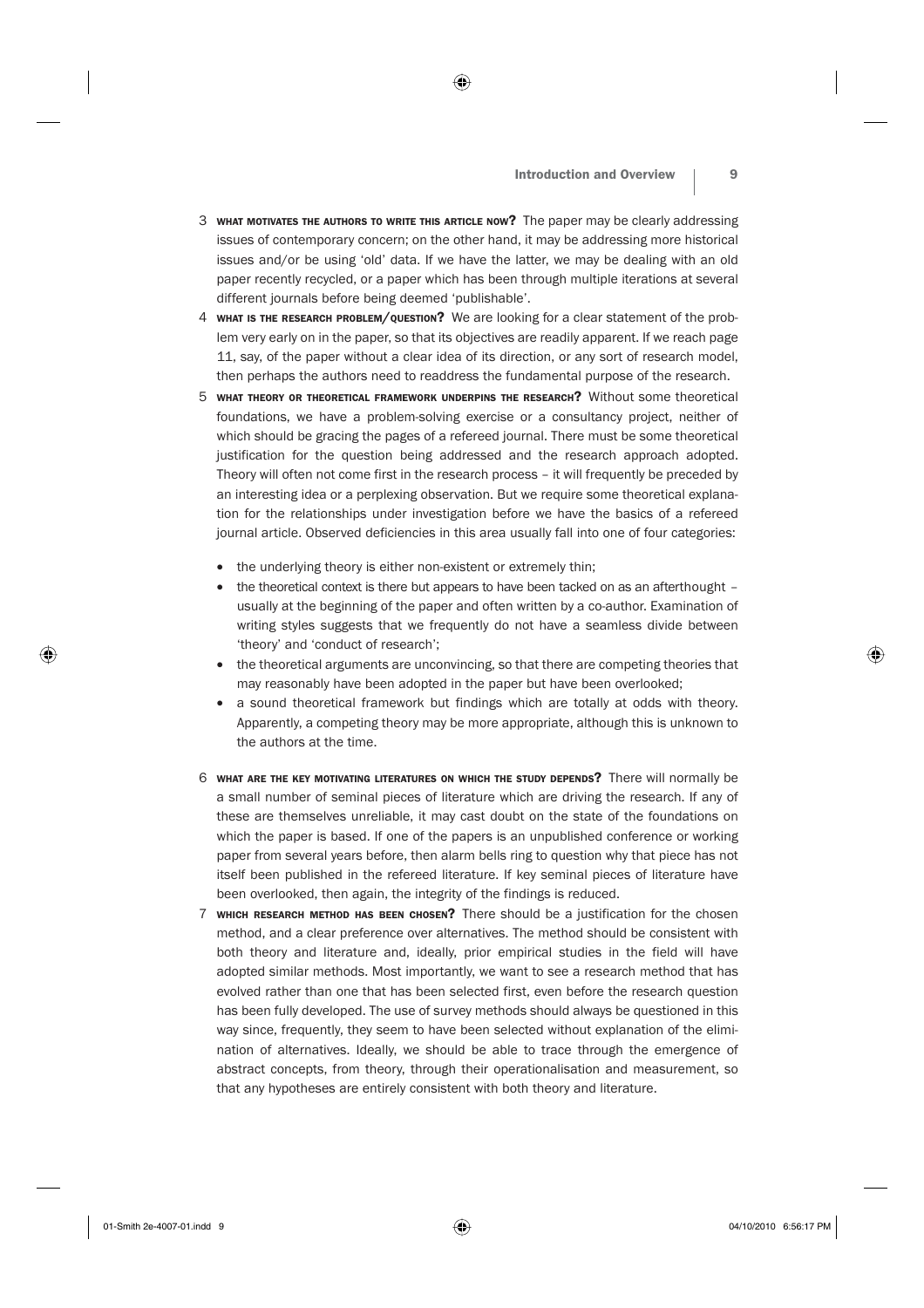8 HOW HAS THE SAMPLE BEEN SELECTED? Details on sample selection are often sketchy in many articles, perhaps because the authors feel vulnerable about the procedures adopted. Sometimes (see, for example, Young, 1996; and Van der Stede et al., 2005) the actual sample size employed is omitted, as is the response rate. Both omissions should be regarded as bad news. It is usually clear that scientific methods have not been adopted (unfortunately, far too commonly in accounting research) where there is an over-reliance on convenience samples. What may be apparent is an attempt by the authors to obfuscate in this regard, to overlook detail and try to create an impression that the sample selection is more systematic than it has actually been.

◈

- 9 HOW HAVE QUESTIONS OF VALIDITY BEEN ADDRESSED? Choice of research method should address issues of validity. Where experimental methods have been employed, we would anticipate questions of internal validity to be paramount; where field studies are involved, we would expect issues of external validity to be addressed. For survey methods, we would anticipate the focus to be more on the reliability of the test instrument and the rigour of the subsequent statistical analysis, rather than on validity issues.
- 10 HOW HAVE THE RESULTS BEEN ANALYSED? We want to see the simplest analysis of the results consistent with the relationships being explored. We do not wish to see unnecessary complexity; this will make the paper less readable and tend to mask the findings and their significance. On the other hand, most academic accountants are only 'amateur' statisticians; if the level of their analysis is inadequate, then they may need to bring in a statistician as co-author (evidenced by the number of 'quant jocks' appearing as third or fourth authors on accounting papers to satisfy the reviewers). Importantly, we do not wish to see the method of analysis driving the study. In just the same way as the research method should not precede the research question, then neither should the method of analysis. For example, I recall a paper of my own (M. Smith, 1992) presented at a conference but never published. It attempted to show the advantages of using multidimensional scaling (MDS, then a little-used technique in the accounting literature) for problem-solving, but the journal referees rightly observed that the method was inappropriately sophisticated for a relatively simple research question. MDS was abandoned, simpler methods instituted and the revised paper eventually published as Smith (1996).
- 11 ARE THE CONCLUSIONS AND RECOMMENDATIONS CONSISTENT WITH THE FINDINGS? Effectively, does the paper hold together? Is the title appropriate? Do the abstract and introduction lead us to expect what we find at the end of the paper? In many papers, the final sections are the weakest and may not do justice to the breadth of the research conducted. We look for explanations, limitations and a future research agenda.

Let us now consider how this framework may be applied to a critique of a published piece. Naturally, I choose one of my own publications (Smith et al., 2001) for the treatment because a knowledge of the history of the development of the paper, from an insider's perspective, can be most instructive. Readers will be able to make the most of the subsequent discussion if they are first able to read a copy of the paper, and for this purpose the complete paper is reproduced as Appendix 2.

1 INTERESTING NEW INSIGHTS: The paper posits an interesting connection between (1) audit firm; (2) manner of conduct of the audit; and (3) classification of audit firms based on their procedures and culture. The paper also attempts to impose a global perspective by

⊕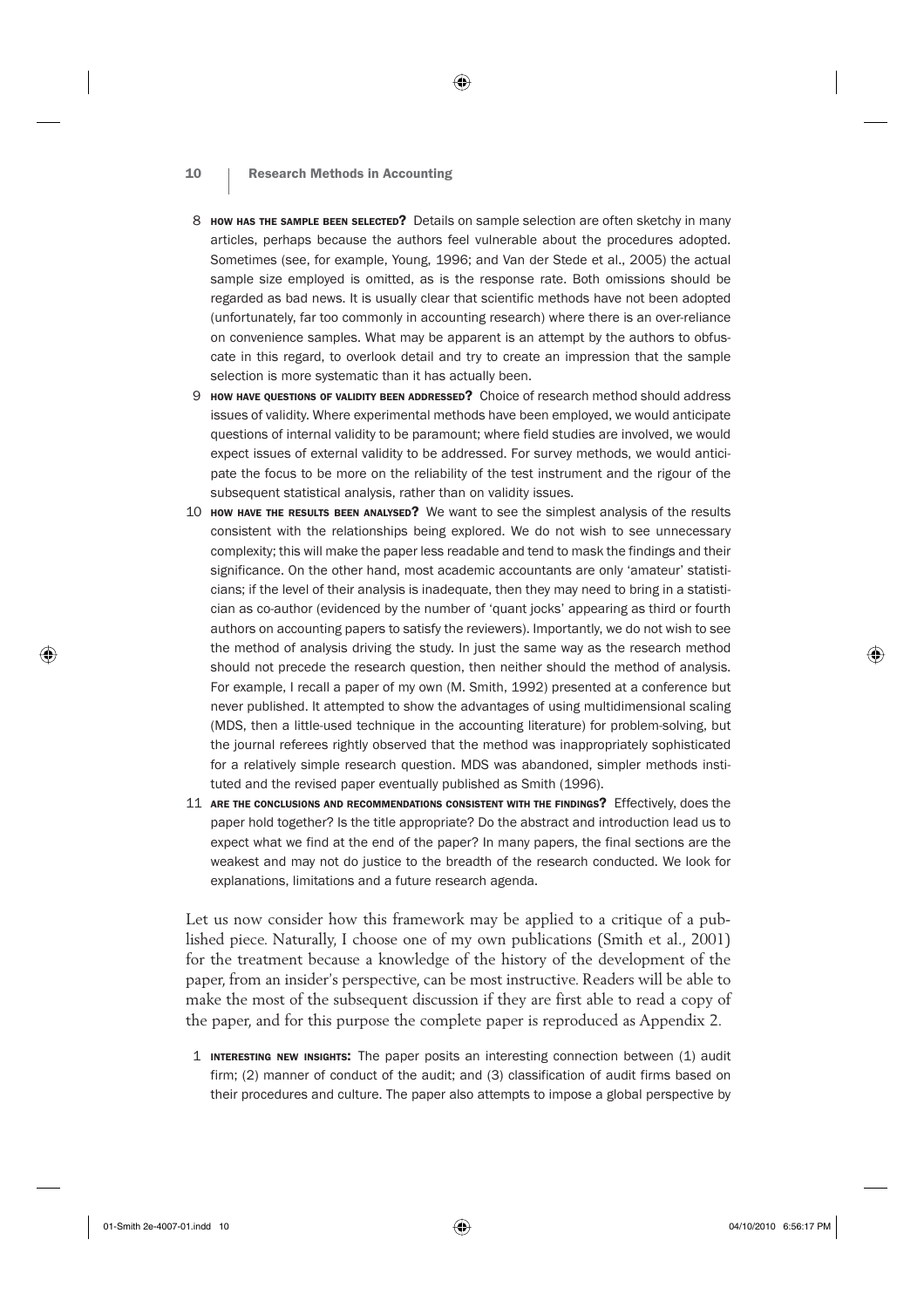employing findings from the USA, the UK and Australia. But neither the data nor the supporting literature is new, and it compromises the originality of the paper.

◈

- 2 IMPORTANCE: The paper is important if it makes a contribution to knowledge. This may be a contribution to theory development or implications for business practice. If the paper can demonstrate a relationship between 'auditor' and the manner in which the audit has been conducted, then this makes a contribution, even though it may only be of historical relevance. Such a relationship is shown for 1987/88 data, but evidence is also presented to suggest that this relationship no longer holds. The absence of a current relationship suggests that the paper has no implications for current auditing practice. The reasons why a relationship between the audit firm and its propensity towards tolerance of particular accounting policies among its clients is by no means clear.
- 3 MOTIVATION: The timing of the paper is problematic. It is published in 2001 but uses data predominantly from 1987/88. There is a danger of its being regarded as a historical piece with little relevance to current practice. The authors justify the use of this dataset in that the Kinney classification, the target test of the paper, is based on data relating to the Big 8 group of accountants, with 1988 being the last year of existence of the Big 8 in Australia, prior to extensive merger activity in the sector. There is the suggestion, though, both from the paper itself and the references cited, that the data have been used primarily to generate failure prediction models for the Western Australian government (i.e., Houghton and Smith, 1991) and that the further use of this data in this paper may be incidental and opportunistic.
- 4 PROBLEM STATEMENT: The problem statement is quite clearly stated as:

Accounting Policy Changes  $= f$  {auditing firm}, where both sides of this equation are elaborated and measured for a large number of companies:

- v Accounting policy changes: discretionary/mandatory; income increasing, income reducing, neutral.
- Auditing firm: by individual name, and by grouping according to classifications developed by Kinney (1986) and Moizer (1998).
- v A number of extraneous variables (notably firm size, financial performance and industry) are also examined to determine their impact.
- 5 THEORETICAL FRAMEWORK: This remains something of a problem with this paper, despite strenuous efforts to overcome omissions. The literature demonstrates that there are differences between auditors, and in the procedures that they adopted for audit in 1988 (i.e., Cushing and Loebekke, 1986; Sullivan, 1984). However, why these procedural differences between auditors translate into differing tolerances towards income-impacting accounting policy changes is unclear, and is largely attributable to unpublished anecdotes from practising auditors and the discussion arising in a single paper (Dirsmith and Haskins, 1991).
- 6 MOTIVATING LITERATURES: Relatively few articles, noted above (i.e., Sullivan, Kinney, Cushing and Loebekke, Dirsmith and Haskins) motivate this paper, while Terry Smith (1992) and Peter Moizer (1998) provide the opportunity for UK comparisons. The pivotal paper is Dirsmith and Haskins (1991), published after the conduct of the data collection; there is thus a strong suspicion that interesting findings have arisen from data mining operations in 1988, for which Kinney (1986) provides a conceptual framework, but that publication must wait for a suitable theory. There is very little other supporting literature, though self-citation by the authors is also revealing:

⊕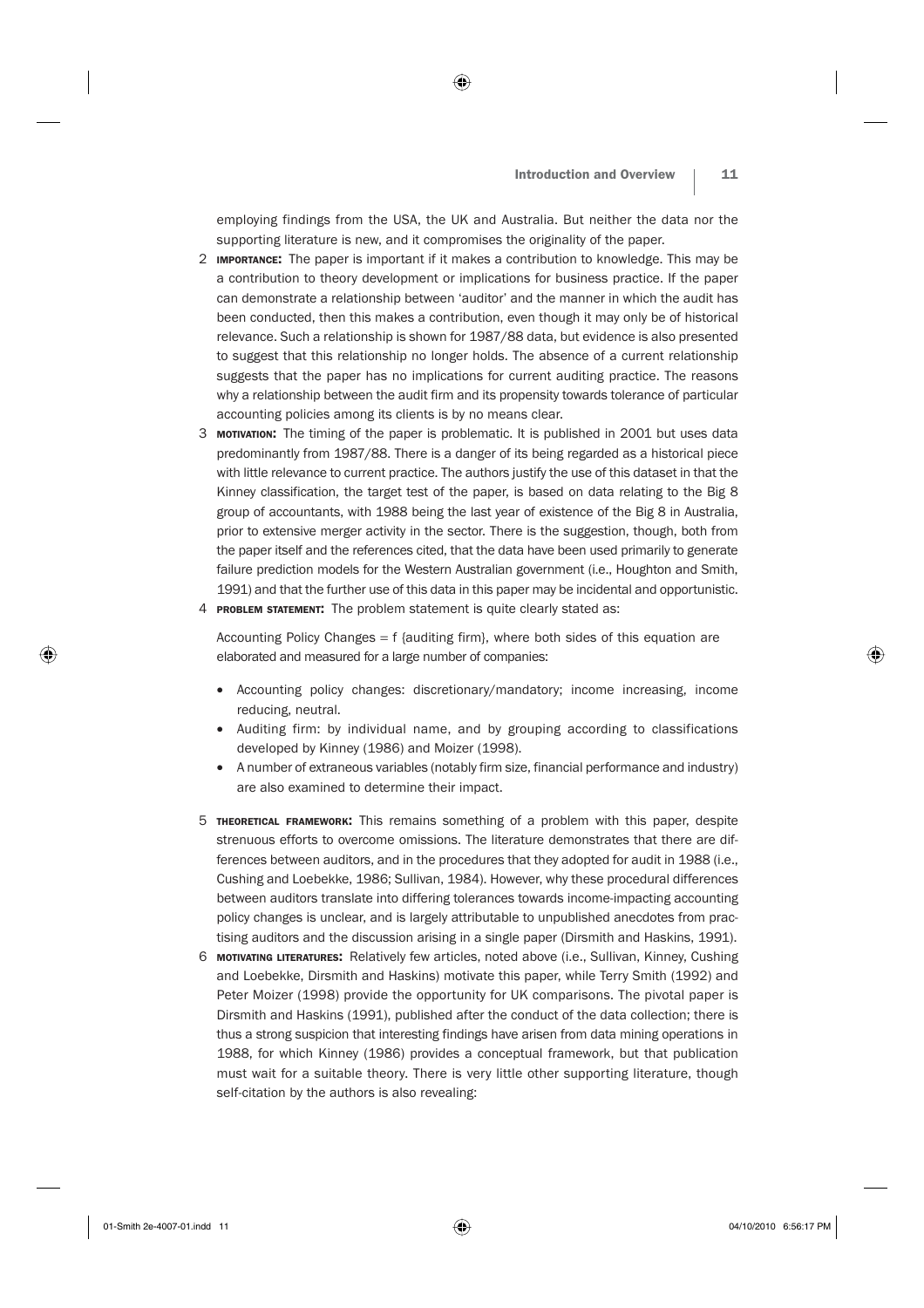Houghton and Smith (1991) relates to failure prediction models constructed with the same data and is employed here to provide a measure of overall financial performance;

◈

- Smith (1998a) reports current UK findings linking auditor with attitude to accounting policy change;
- Smith and Kestel (1999) update the present study with a time series analysis, but the results are apparently insufficiently interesting to constitute subsequent publication in a refereed journal;
- Brown (1988) reports on the most appropriate means of conducting statistical tests with contingency tables.
- 7 RESEARCH METHOD: Archival methods are employed, since they are the only realistic alternative given the nature of the data: namely, historical, documentary, and covering many companies that are no longer in existence. The authors' access to a dataset comprising the population of Western Australian public companies is a considerable strength of the paper. Data collection is meticulous and involves checks for consistency both between individual researchers and for temporal validity.
- 8 **SAMPLE SELECTION:** The paper accesses the annual reports of all 463 publicly quoted companies in Western Australian (WA), so does not encounter any sampling issues other than a restriction on the nature of statistical tests that may be employed because of using a population rather than a sample from a normal distribution.
- 9 validity issues: There are potential internal validity threats consequent upon the failure to consider competing theoretical explanations for the observations. The incidence of accounting policy change is apparently associated with auditing firm, but both the direction of causation for the relationship and alternative auditor motivations might be considered. The authors acknowledge the lack of external validity in the study – the applicability of the findings to other time periods and other datasets – in that conditions have changed so substantially since the data collection period, that the procedures adopted by all auditors are now very similar.
- 10 ANALYSIS: The fundamental analysis is relatively unsophisticated, involving the comparison of 'observed' and 'expected' frequencies through a chi-squared test. A variation on the traditional approach is introduced to take account of an ordering effect in the contingency tables, the power of the tests being increased with the use of Kendall's-tau. (A co-author with specialist statistical publications has been included to address testing issues, potentially in response to reviewer concerns on previous versions.) A comparative fundamental analysis for UK data (alluded to in Smith, 1998a) is apparently not possible, and further analysis is restricted to tertiary sources.
- 11 conclusions: There are no formal conclusions or recommendations, rather a discussion of other interesting findings in related fields which may impact on the integrity of the outcomes. The findings of this study are linked to merger activity in the Big 8, showing a pattern with considerable similarities to past successes. The paper suggests that future merger activity in the sector may be influenced by the organisational culture aspects of the Kinney classification and the clustering of companies generated by Moizer (1998); thus, if we had been looking at potential suitors for Arthur Andersen, say, then the analysis suggests that Ernst & Young would have provided potentially the most successful alternative.

⊕